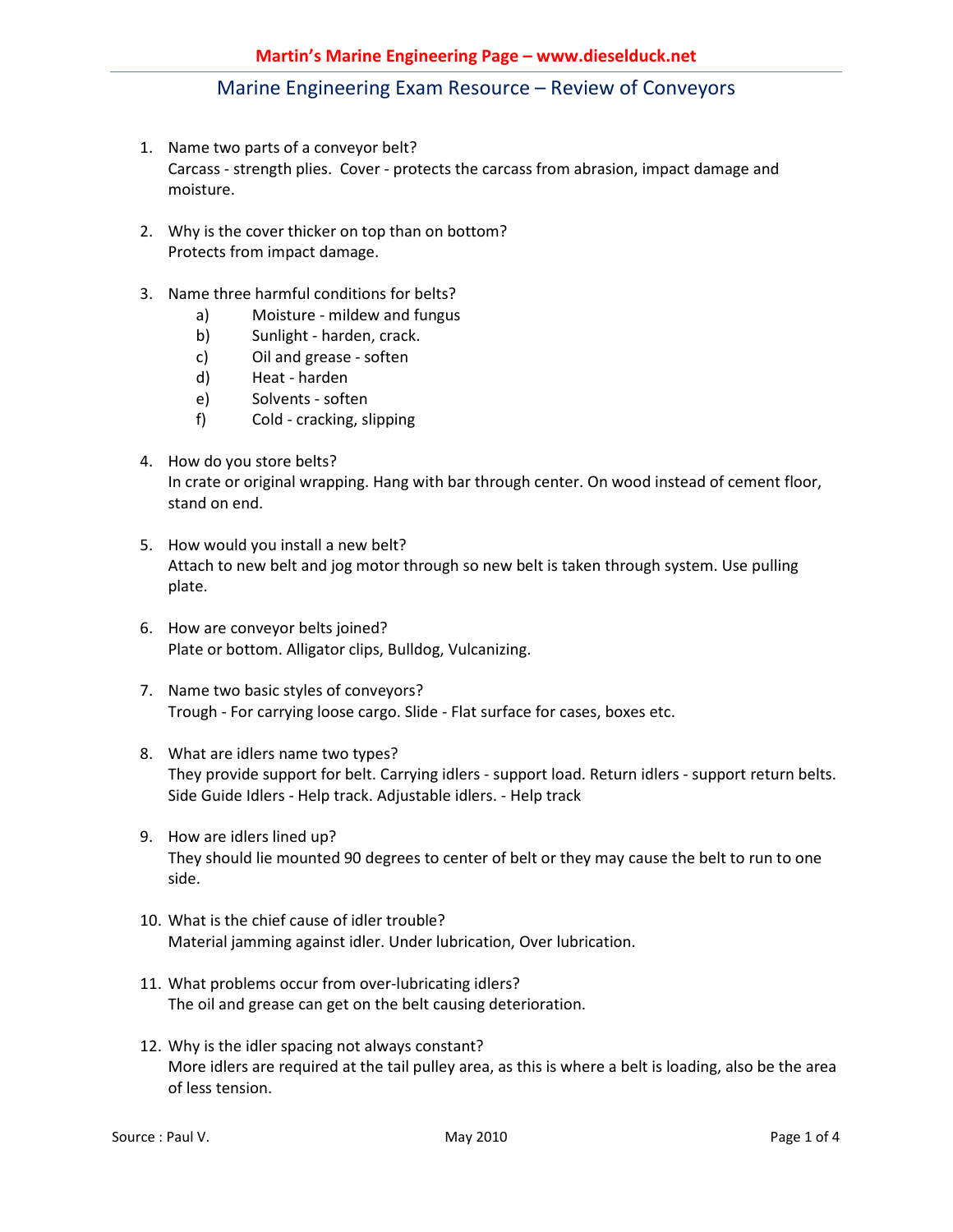- 13. What is a loading chute and baffle? Chute - loads belt in center at same direction of conveyor travel. Baffle - reduces impact or changes direction of material travel down chute onto conveyor.
- 14. How do you reduce loading impact? Load between idlers. Use impact idlers. Use baffles. Load material on belts at same speed as belt is traveling.
- 15. Explain skirt boards and skirting? Skirt board - used on side of conveyor to keep material from falling off the side. Skirting attached to skirt board to come in contact with belt.
- 16. Why are scrapers needed? To keep belt clean which help avoids tracking problems.
- 17. What is a snub pulley and why is it used? Used to increase the area of contact with the drive drum. Can also be used to track belt.
- 18. How is the belt cut and joined when the tail pulley is fairly small in diameter? Cut at 45-degree angle. Not as much stress. More fasteners.
- 19. If the belt slips when the tension is correct, name some correct measures? Lag drive pulley. Use snub. Clean pulleys. Use limestone powder if wet.
- 20. Explain the following pulley terms. Head pulley - drive pulley, usually a large pulley. Snub pulley - make move constricted on pulley with pressure on belt. Bend pulley - used to change direction of belt travel. Take - up pulley - put tension on pulley. Tail pulley - end of conveyor, returns belt.
- 21. Why is dutchman used in conveyor belting? It is a section of belt in a new belt that can later be removed as belt stretches. Usually allow 5% for stretch.
- 22. What is a bucket elevator? A vertical conveyor system using buckets attached to belt or chain used for moving loose material.
- 23. Why are drive pulleys lagged? Extra pull. Tracking. Stop slippage.
- 24. Why are screw conveyors used? To provide a dust free methods of conveying loose material for horizontal or vertical.
- 25. Where should the drive roller be on an incline conveyor? At the head pulley on single direction. At midpoint underneath on reversing conveyors.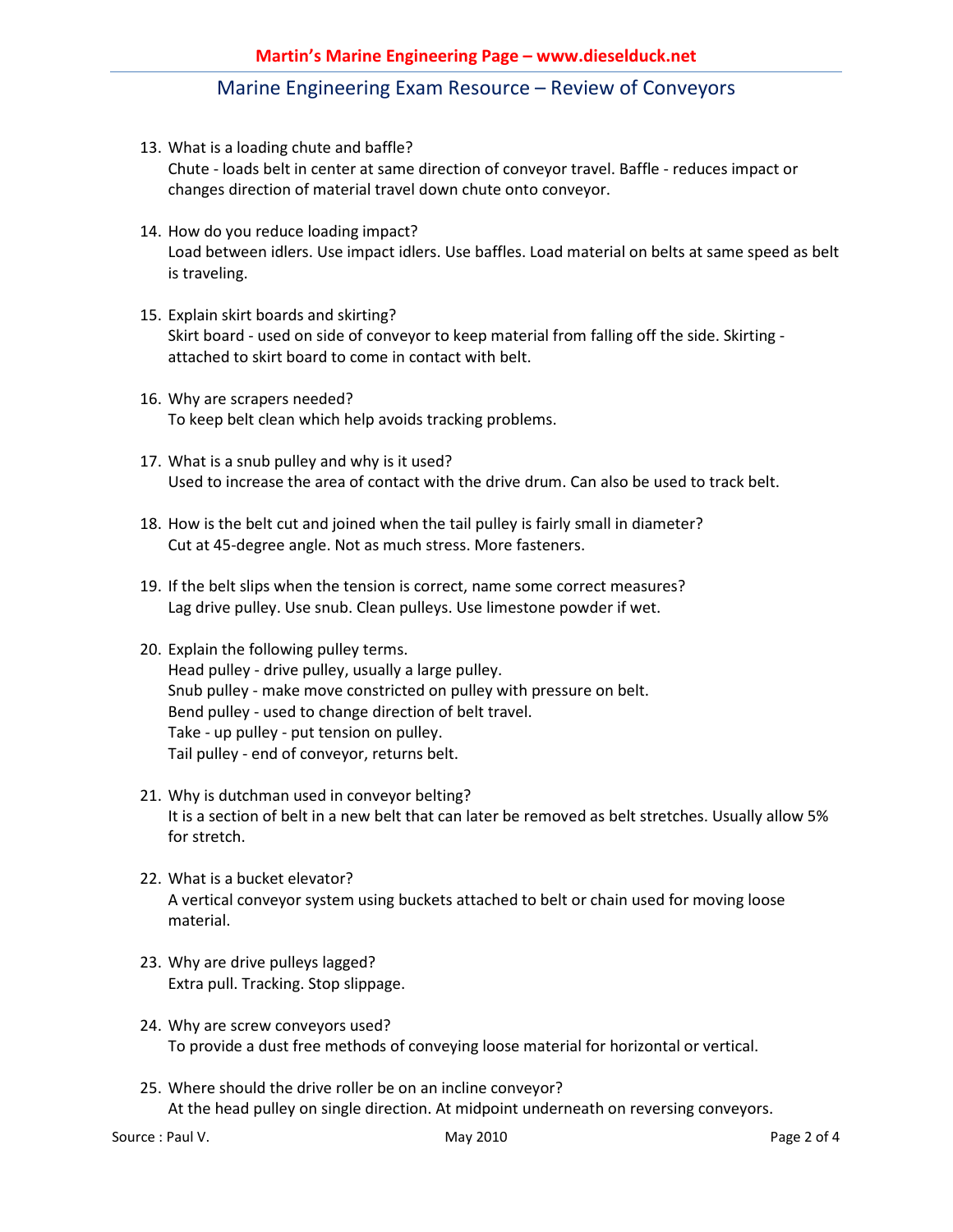- 26. Name the three types of bearings required in a screw conveyor and the reasons for their use? Thrust bearing. Support the thrust from the screw? Opposite way from material. Radial bearing - Support the screw when turning.
- 27. What is the pitch of a screw conveyor?
- 28. Can the screws in screw conveyors have right and left-hand helix's? Yes
- 29. Which way does a belt travel on a belt conveyor? From the tail to the head
- 30. What type of conveyor needs a backstop? Incline conveyor or bucket. Stop conveyor from falling back.
- 31. When installing buckets on a bucket elevator, why is it important that the buckets be square to the line of travel? Tracking problems. Buckets will catch side of elevator.
- 32. In what order should a bucket elevator be shut down? Turn off feed. Clean out material in buckets. Turn off elevators.
- 33. What type of action does an air conveyor have that handles fine dry materials? Fluid action. Air is mixed with material.
- 34. Why is type AR plate used for conveyor lining. Impact and wear. AR (abrasion and resistance)
- 35. What type of chain can be assembled or disassembled without the use of a pin to join adjacent links? Detachable chains.
- 36. Why do chain conveyors have a slight camber? Chain will ride against the bottom not allowing material to build underneath.
- 37. Which way do you move a belt to correct belt run off? Side which belt is running should be tightened. Side belt is running from should be loosened.
- 38. Correction of run off at all points of the line by the entire conveyor belt is done by doing what? Adjust the trimming idlers. This is the side guide idlers.
- 39. How are small nicks and tears quickly repaired on a conveyor belt? By using two plate fasteners.
- 40. What is the minimum length of a splice for a bucket elevator when the belt has 10 plies or less.